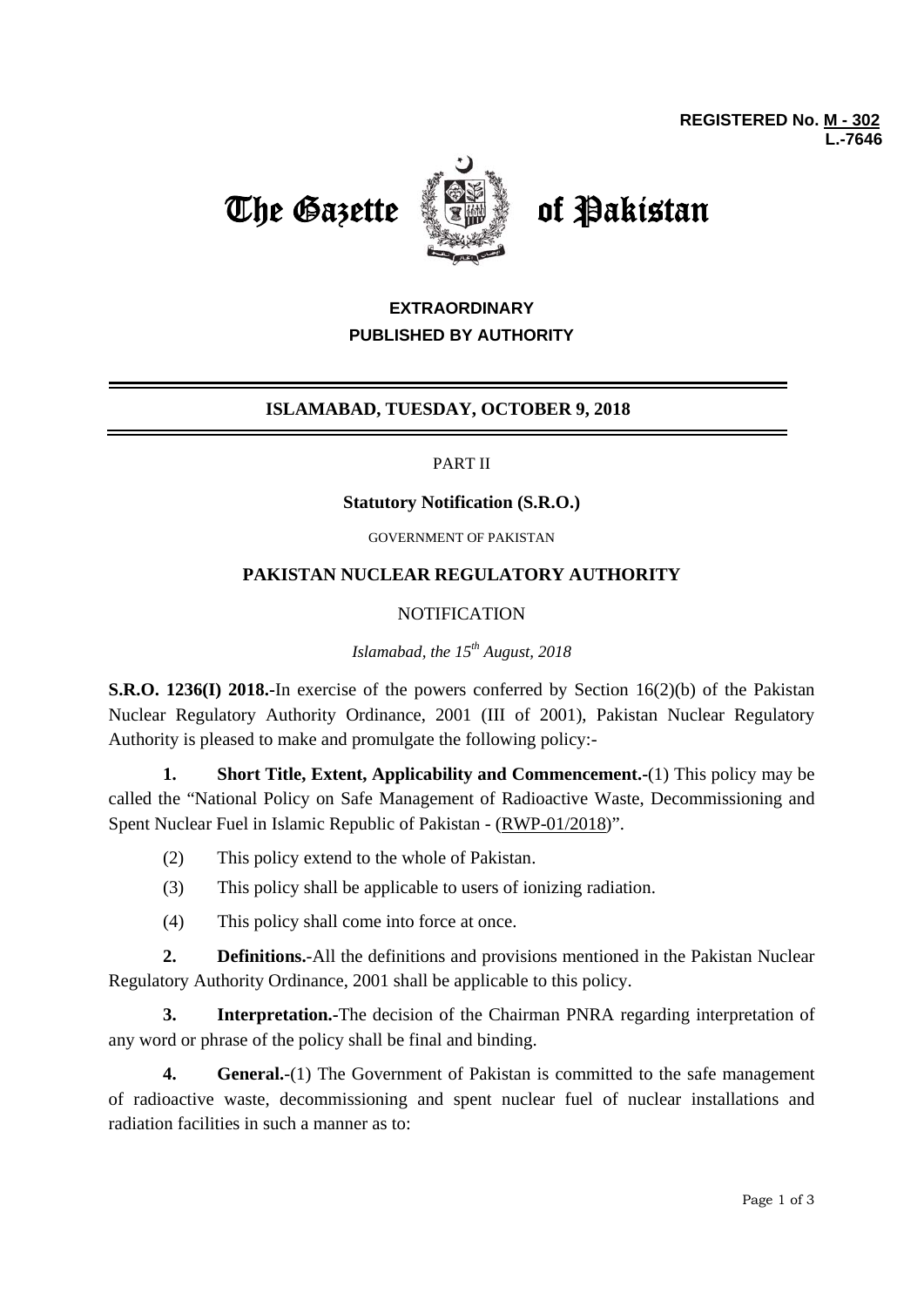- (a) Ensure an acceptable level of protection for human health and environment from harmful effects of radiation now and in the future;
- (b) Avoid imposing undue burdens on future generations taking into account socioeconomic considerations.

(2) The Government of Pakistan shall support the overall development of technical and regulatory infrastructure for the safe management of radioactive waste, decommissioning and spent nuclear fuel.

(3) The Government of Pakistan shall provide funds for implementation of this policy where necessary.

(4) Pakistan Atomic Energy Commission (PAEC) shall formulate national strategies on safe management of radioactive waste including Disused Sealed Radioactive Sources (DSRS), decommissioning and spent nuclear fuel for the implementation of this policy.

(5) Pakistan Nuclear Regulatory Authority (PNRA) shall regulate safe management of radioactive waste including DSRS, decommissioning activities and spent nuclear fuel.

(6) The Government of Pakistan shall ensure the implementation of this policy through PNRA.

**5. Radioactive Waste Management.-**(1) The generator shall keep generation of radioactive waste to the minimum as practicable during operation and decommissioning of nuclear installations and radiation facilities.

(2) The generator of radioactive waste shall be responsible for safe and secure management of its radioactive waste including DSRS in accordance with the relevant PNRA regulations for the purpose. The generator shall handover its Radioactive Waste including DSRS to designated radioactive waste storage/disposal facilities of PAEC in accordance with waste acceptance criteria established by designated waste storage/disposal facility operator and shall pay the cost to PAEC for the safe disposal.

(3) PAEC shall establish radioactive waste disposal facilities at national level for all types of radioactive waste generated in the country. PAEC shall also manage DSRS which could not be returned to the supplier(s), orphan radioactive sources and ownerless radioactive waste.

(4) Radioactive waste shall be managed through Radioactive Waste Management Fund (RWMF) established and maintained by PAEC for long term management of radioactive waste in the country.

(5) Radioactive waste shall neither be imported nor exported until and unless specifically permitted by the Government of Pakistan except for DSRS which shall be returned to the supplier(s) as per national regulations.

(6) The Government of Pakistan shall bear the expenditures for disposal of orphan sources, ownerless waste and sources cleared by PNRA in accordance with national regulations.